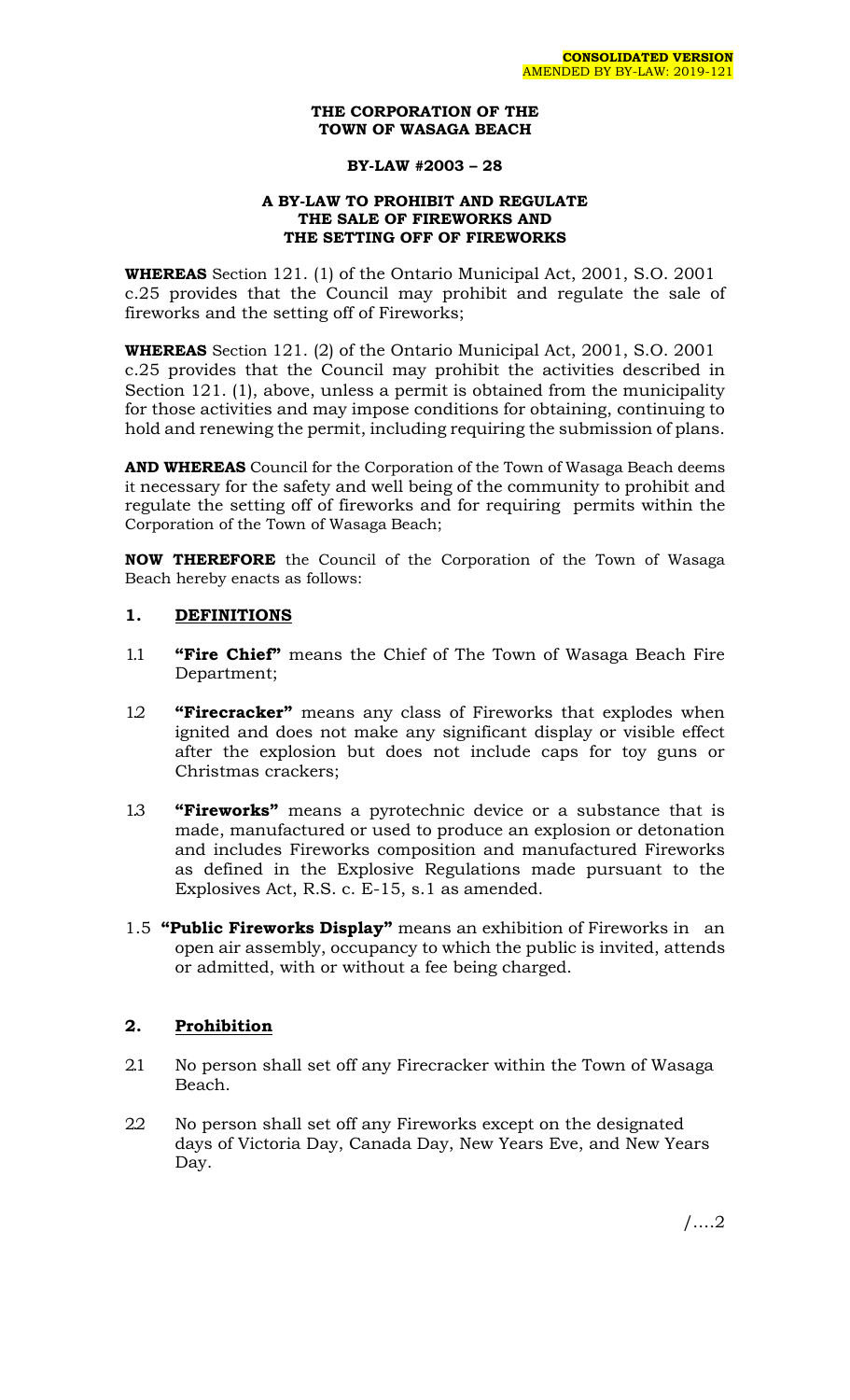- 2.3 In the event that weather conditions, such as rain, on Victoria Day, Canada Day, New Years Eve, or New Years Day make it impractical to set off fireworks, the next day following Victoria Day or Canada Day shall be the designated day.
- 2.4 No person shall set off any Fireworks in, on or onto any building, highway, sidewalk, municipal park or municipal property
- 2.5 No person shall set off any Public Fireworks Display unless they have received a permit issued by the Fire Chief.
- 2.6 No person shall display, offer for sale, or sell Fireworks within The Town of Wasaga Beach except on the designated days of Victoria Day, Canada Day, New Years Eve, and New Years Day, or for a period of 5 calendar days immediately preceding these designated days.
- 2.7 Despite Section 2.6 above, the issuance of a Business License to sell Fireworks shall be dealt with pursuant to The Town of Wasaga Beach Business License By-Law #2019-26, as amended.
- 2.8 No person shall sell or cause or permit to be sold any Fireworks to a person who is less than 18 years old.
- 2.9 No person shall set off any Fireworks within eight (8) meters of any building, tent, trailer or motor vehicle.

### **3. Permits for Public Fireworks Display**

- 3.1 A permit may be issued by the Fire Chief for a Public Fireworks Display on any land if the requirements listed in this section are met.
- 3.2 An application form has been completed and the application fee has been paid in full.
- 3.3 Filed with the application form shall be current and up to date site plan with dimensions showing:
	- (a) the location of the proposed Public Fireworks Display.
	- (b) the access to be provided for fire and emergency vehicles.
	- (c) the free zone area of clear distance between the point of launch and an occupied area.
- 3.4 Filed with the application form shall be a statement of the safety measures being implemented.
- 3.5 Filed with the application form shall be a Certificate of Liability Insurance certifying the permit being applied for is insured against general liability and property damage claims, in the minimum amount of Five Million Dollars (\$5,000,000.00) inclusive for any one occurrence. Said policy shall name The Corporation of The Town of Wasaga Beach as an additional insured. Said policy shall be endorsed to provide that the policy will not be altered, cancelled or allowed to lapse without ten (10) days' prior written notice to the Corporation.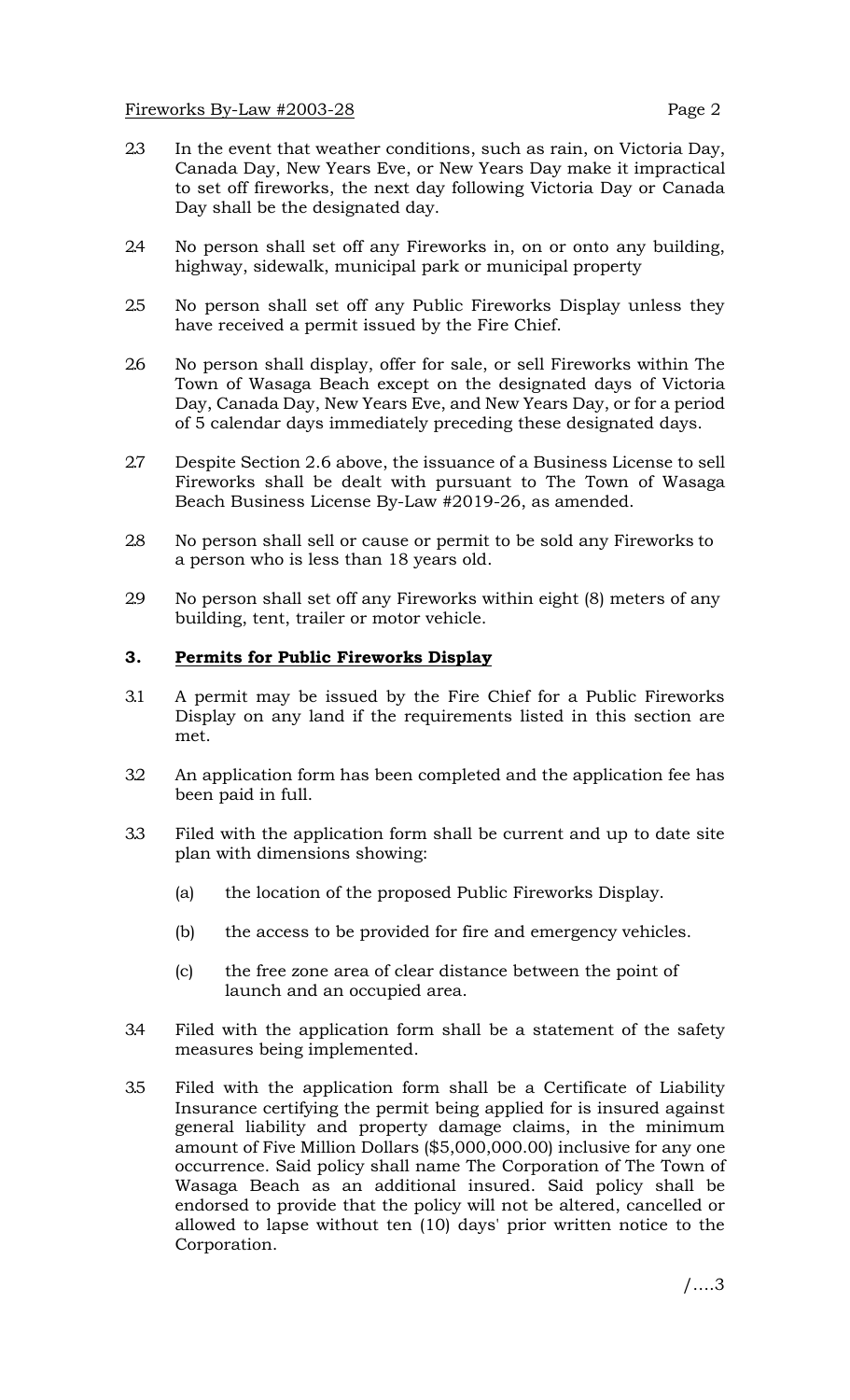## Fireworks By-Law #2003-28 Page 4

- 3.6 The Fireworks shall only be set off on the day or days specified by the permit.
- 3.7 The application fee shall be \$50.00 for a Public Fireworks Display that does not include any Fireworks as defined in Class 7 Division 2 Subdivision 2 of The Explosives Regulations made pursuant to the Explosives Act, R.S. c. E-15, s.1, as amended.
- 3.8 The application fee shall be \$150.00 for a Public Fireworks Display that does include any Fireworks as defined in Class 7 Division 2 Subdivision 2 of The Explosives Regulations made pursuant to the Explosives Act, R.S. c. E-15, s.1, as amended.
- 3.9 The Fireworks shall only be set off by a person currently certified as a Fireworks Supervisor Level I or Level II by the Explosion Regulatory Division of Natural Resources Canada.
- 3.10 The permit may be suspended or revoked by the Fire Chief if the conditions of the permit are not being met or it would be unsafe to allow the Public Fireworks Display.
- 3.11 Notwithstanding the forgoing sections, the Fire Chief may require any additional information of the applicant to ensure the public's safety and may impose additional conditions on the issuance of a permit as he deems advisable in the particular circumstances of the application.

# **4. Exemption**

- 4.1 It is hereby declared for greater certainty that on Victoria Day, Canada Day, New Years Eve, and New Years Day on land belonging to a private residence, occupied by the owner, tenant or an authorized person of the residence, that the setting off of Fireworks for their own personal display shall not be deemed to be a Public Fireworks Display.
- 4.2 Additionally, the display described in Section 4.1 shall not include any Fireworks as defined in Class 7 Division 2 Subdivision 2 of The Explosives Regulations made pursuant to the Explosives Act, R.S. c. E-15, s.1, as amended

# **5. Validity**

5.1 Should any section, subsection, clause, paragraph or provision of this By-Law be declared by a Court of competent jurisdiction to be invalid or illegal for any other reason, such offending section or part shall be deemed to have been severed from this By-Law and the remaining sections or parts shall continue in full force and effect and shall remain valid and binding.

## **6. Rescind By-Law**

6.1 By-Law 373, passed by Council on the 19th day of June, 1973 is hereby rescinded.